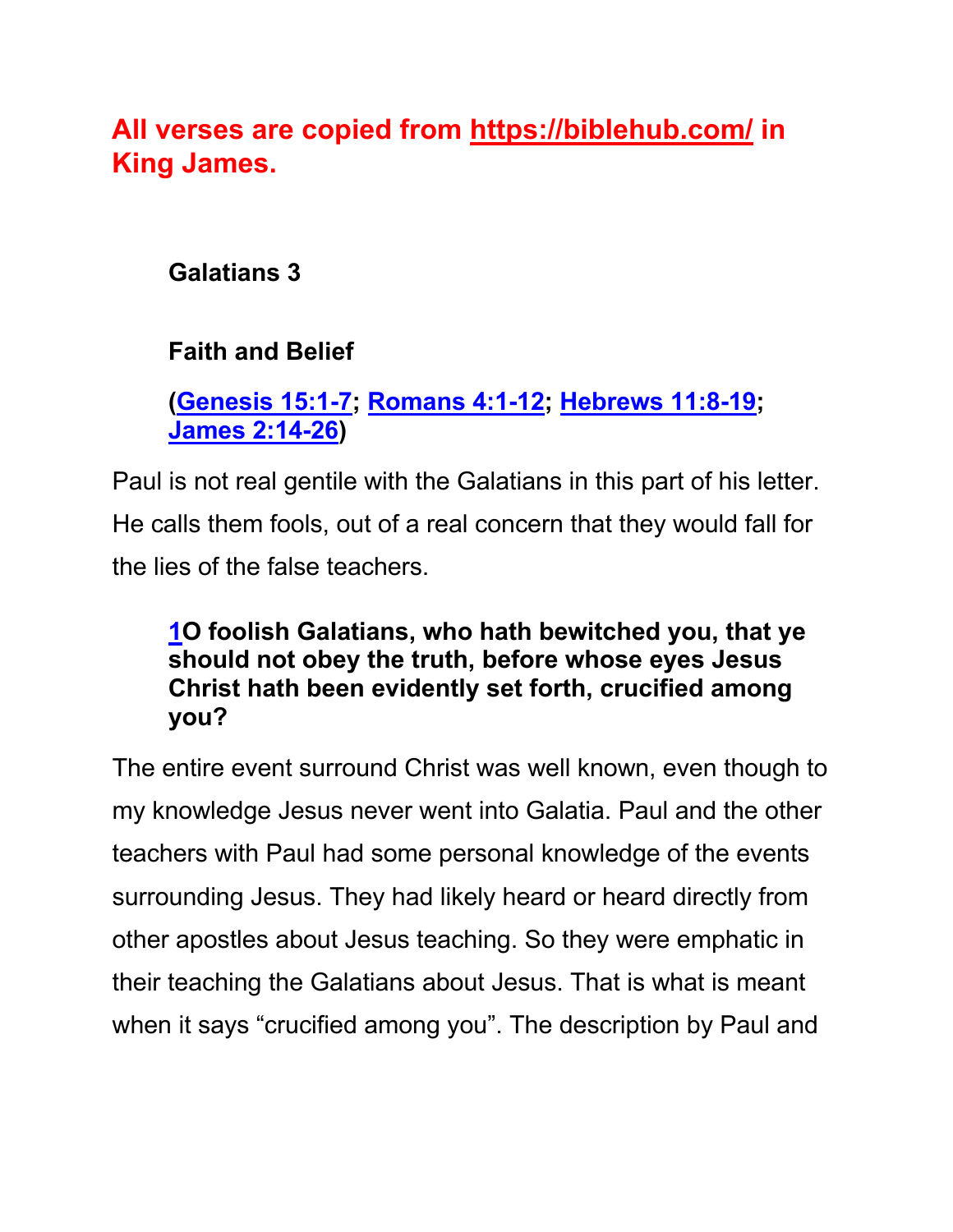the others was so specific that it was as if the Galatians had been there as well.

### **2This only would I learn of you, Received ye the Spirit by the works of the law, or by the hearing of faith? 3Are ye so foolish? having begun in the Spirit, are ye now made perfect by the flesh?**

The challenge for Paul was to show the Galatians that what he had taught them was the Truth and that they had after that been lied to by false teachers. He had to redirect them back to Faith through the Holy Spirit.

**4Have ye suffered so many things in vain? if** *it be* **yet in vain. 5He therefore that ministereth to you the Spirit, and worketh miracles among you,** *doeth he it* **by the works of the law, or by the hearing of faith?**

**6Even as Abraham believed God, and it was accounted to him for righteousness. 7Know ye therefore that they which are of faith, the same are the children of Abraham. 8And the scripture, foreseeing that God would justify the heathen through faith, preached before the gospel unto Abraham,** *saying***, In thee shall all nations be blessed. 9So then they which be of faith are blessed with faithful Abraham.**

Lest the false teachers had brought up a great deal about Abraham and what the nation of Israel believed about Abraham Paul needed to address that potential. Even though the Law started with Moses Abraham is considered the father if Israel,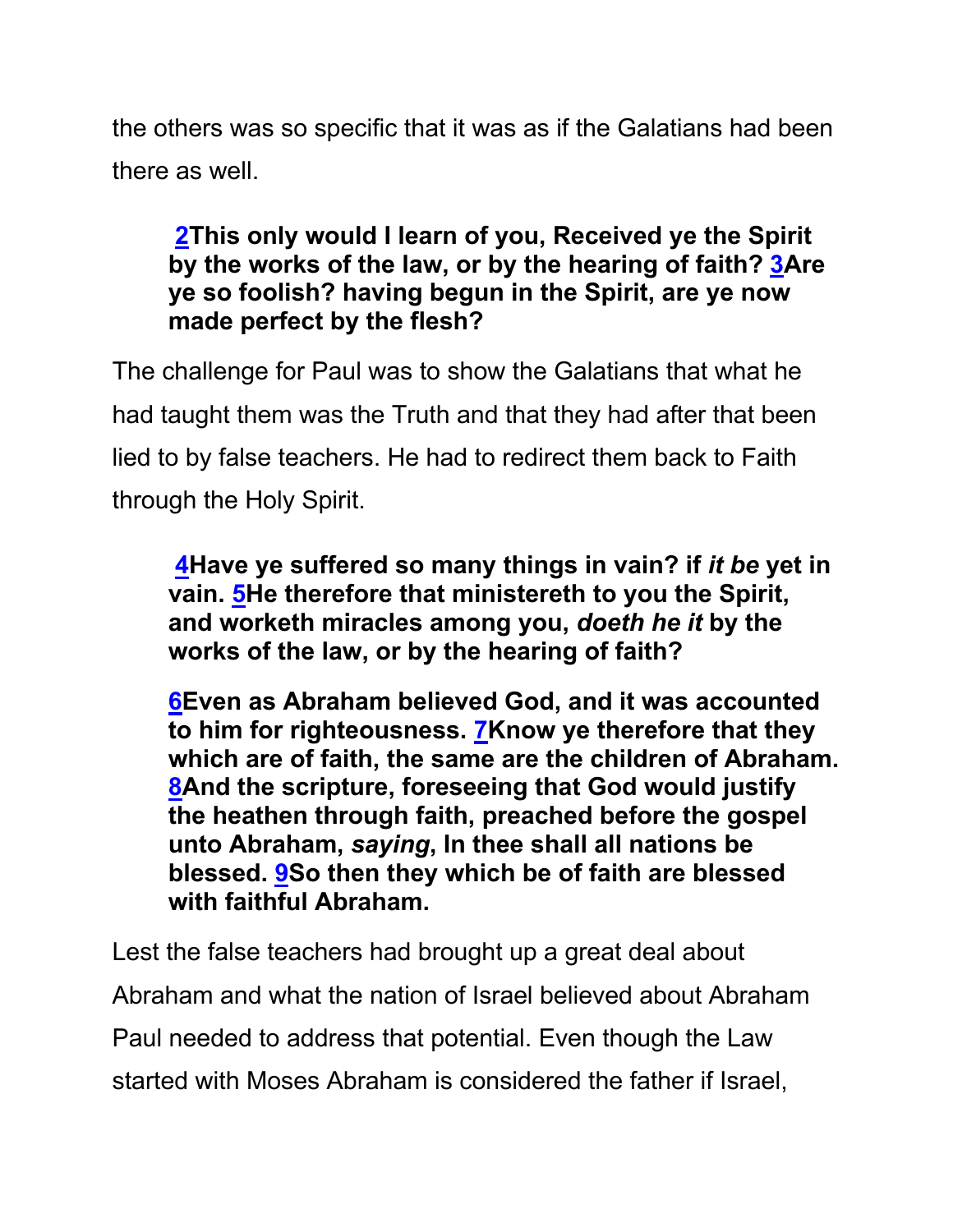which in fact he was; Jacob, Abraham's grandson was renamed Israel by God. So, Paul brings up the beginnings of Israel and the Jewish religion. The idea of Faith saving someone was not only found in the New Covenant; God had expressly told Abraham that due to his faith he was found to be righteous by God. Righteousness is the goal for all believers. Our knowledge tells us that righteousness comes to us through the Blood of the Lamb. We are not righteous in our own right as we are sinners, saved by Grace through the Blood of the Lamb. That salvation transforms us when God looks at us He does not see the filthy sinners that we are in the flesh, He sees His Son and in that sight we are made righteous before God.

# **Christ Redeemed Us**

**(Deuteronomy 21:22-23)**

**10For as many as are of the works of the law are under the curse: for it is written, Cursed** *is* **every one that continueth not in all things which are written in the book of the law to do them.**

Paul's point is that if you want to walk in the Law you will be under the law in all things and you will be found to be cursed; because when God looks at someone who prefers the Law He has to judge them according to the entire Law. No one can survive that scrutiny.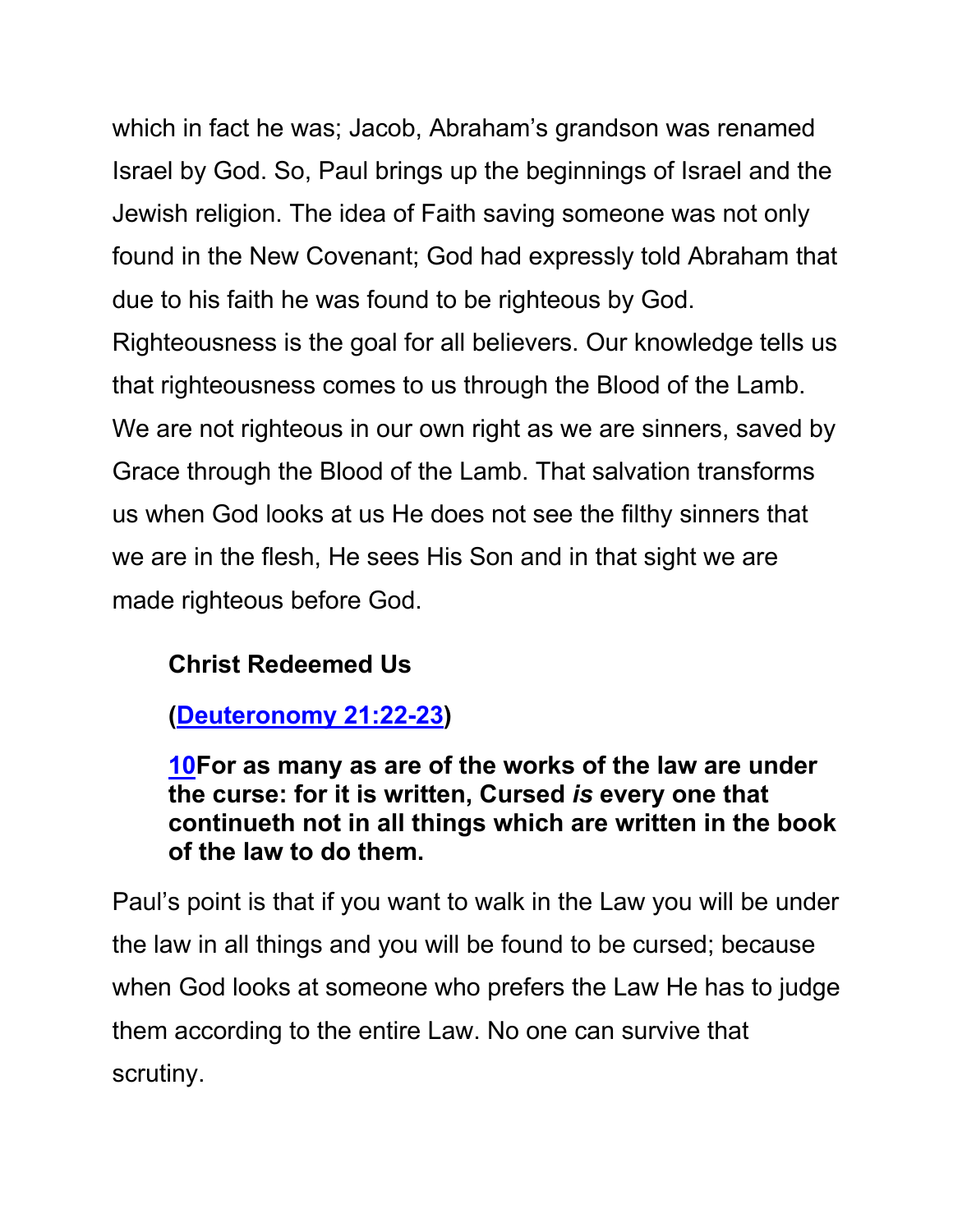### **11But that no man is justified by the law in the sight of God,** *it is* **evident: for, The just shall live by faith.**

The Law cannot justify anyone unless they live a sinless life and only one person ever did that; Jesus the Messiah. So when God looks at anyone other than Christ He sees them as they really are, sinners convicted by the Law that God Himself wrote.

**12And the law is not of faith: but, The man that doeth them shall live in them. 13Christ hath redeemed us from the curse of the law, being made a curse for us: for it is written, Cursed** *is* **every one that hangeth on a tree:** 

The only way the Law could be replaced was with a "righteous"

sacrifice and there was only one Righteous; Jesus the Messiah.

He was the only righteous man ever born.

*Romans 3: 1What advantage then hath the Jew? or what profit is there of circumcision? 2Much every way: chiefly, because that unto them were committed the oracles of God. 3For what if some did not believe? shall their unbelief make the faith of God without effect?*

*4God forbid: yea, let God be true, but every man a liar; as it is written, That thou mightest be justified in thy sayings, and mightest overcome when thou art judged.*

*5But if our unrighteousness commend the righteousness of God, what shall we say? Is God unrighteous who taketh vengeance? (I speak as a man) 6God forbid: for then how shall God judge the world? 7For if the truth of God hath more abounded through my lie unto his glory; why yet am I also judged as a sinner? 8And not rather, (as we be slanderously reported, and as some affirm that we say,) Let us do evil, that good may come? whose damnation is just.*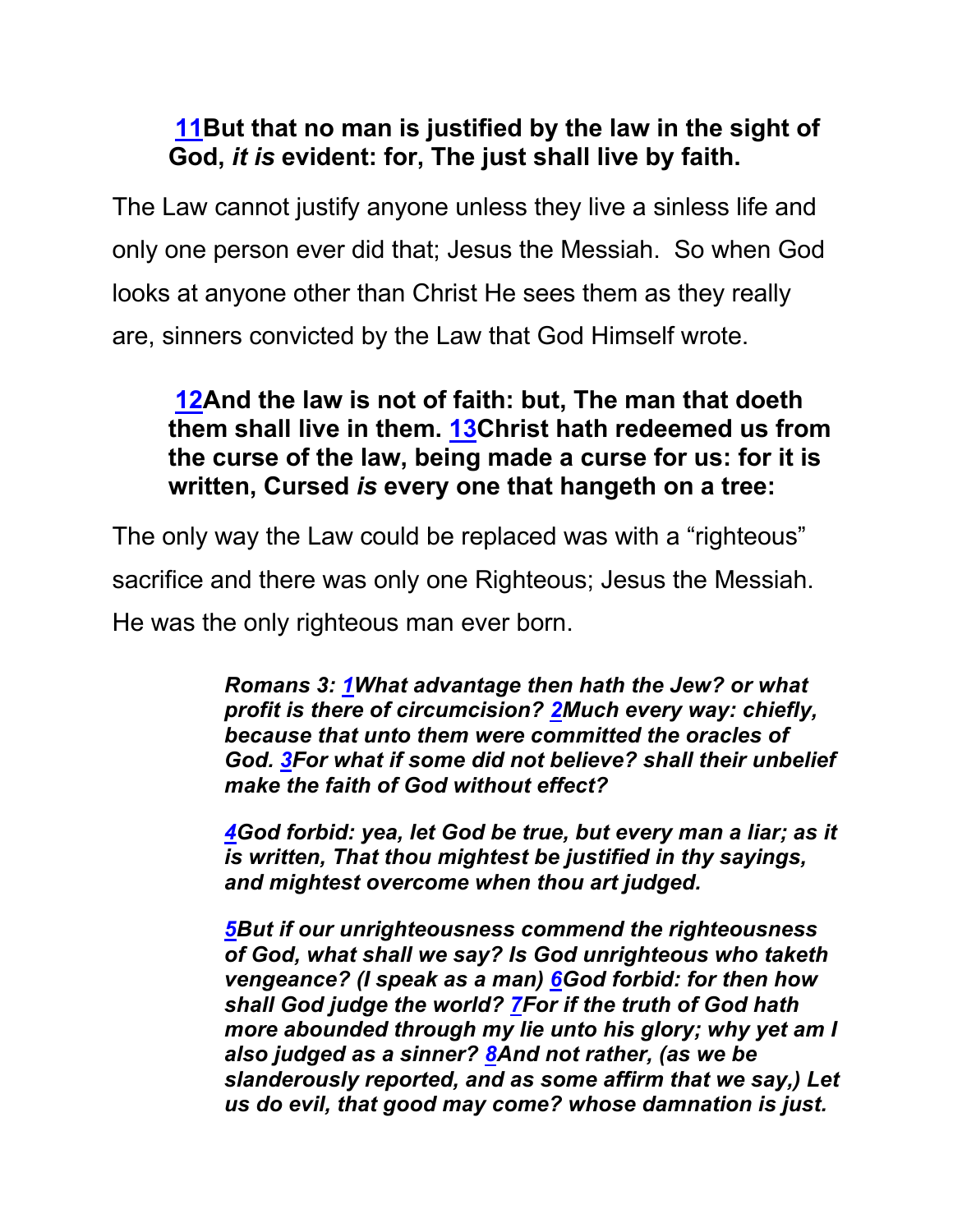*There is No One Righteous*

*(Psalm 14:1-7)*

*9What then? are we better than they? No, in no wise: for we have before proved both Jews and Gentiles, that they are all under sin;*

*10As it is written, There is none righteous, no, not one:*

*11There is none that understandeth, there is none that seeketh after God.*

*12They are all gone out of the way, they are together become unprofitable; there is none that doeth good, no, not one.*

*13Their throat is an open sepulchre; with their tongues they have used deceit; the poison of asps is under their lips:*

*14Whose mouth is full of cursing and bitterness:*

*15Their feet are swift to shed blood:*

*16Destruction and misery are in their ways:*

*17And the way of peace have they not known:*

*18There is no fear of God before their eyes.*

*19Now we know that what things soever the law saith, it saith to them who are under the law: that every mouth may be stopped, and all the world may become guilty before God. 20Therefore by the deeds of the law there shall no flesh be justified in his sight: for by the law is the knowledge of sin.*

**14That the blessing of Abraham might come on the Gentiles through Jesus Christ; that we might receive the promise of the Spirit through faith.**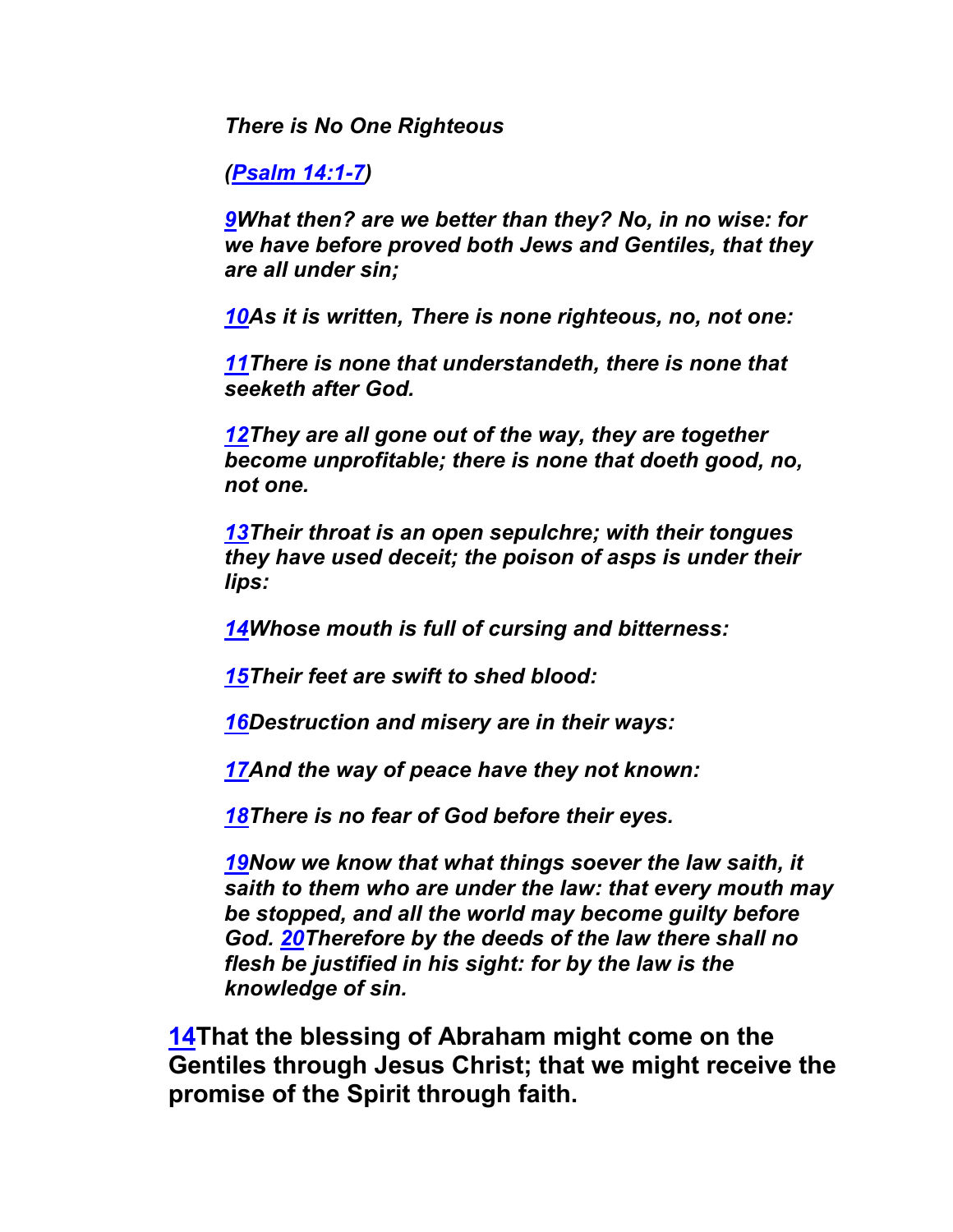The righteousness imputed to Abraham did not declare that he was sinless, he had the same sin linage as the rest of us, what made him righteous before God was his Faith in God. It was possible then as the Law had not been given at this point when God called Abraham righteous.

### **The Purpose of the Law**

# **(Romans 7:1-6)**

### **15Brethren, I speak after the manner of men; Though** *it be* **but a man's covenant, yet** *if it be* **confirmed, no man disannulleth, or addeth thereto.**

Paul is reminding the Galatians that men had come to an understanding for the most part that they could create covenants between themselves and that they were bound by those covenants unless some extraordinary event happened. That could happen with men but not with God there are no circumstances that would cause God to annul a covenant only men can fail in the covenant which we have repeatedly. But due to God's Love of man He has sent us a remedy for our covenant breaking. It was His Son, the only righteous man ever born, after the Law was given by God to Moses was Jesus Christ.

**16Now to Abraham and his seed were the promises made. He saith not, And to seeds, as of many; but as of one, And to thy seed, which is Christ.**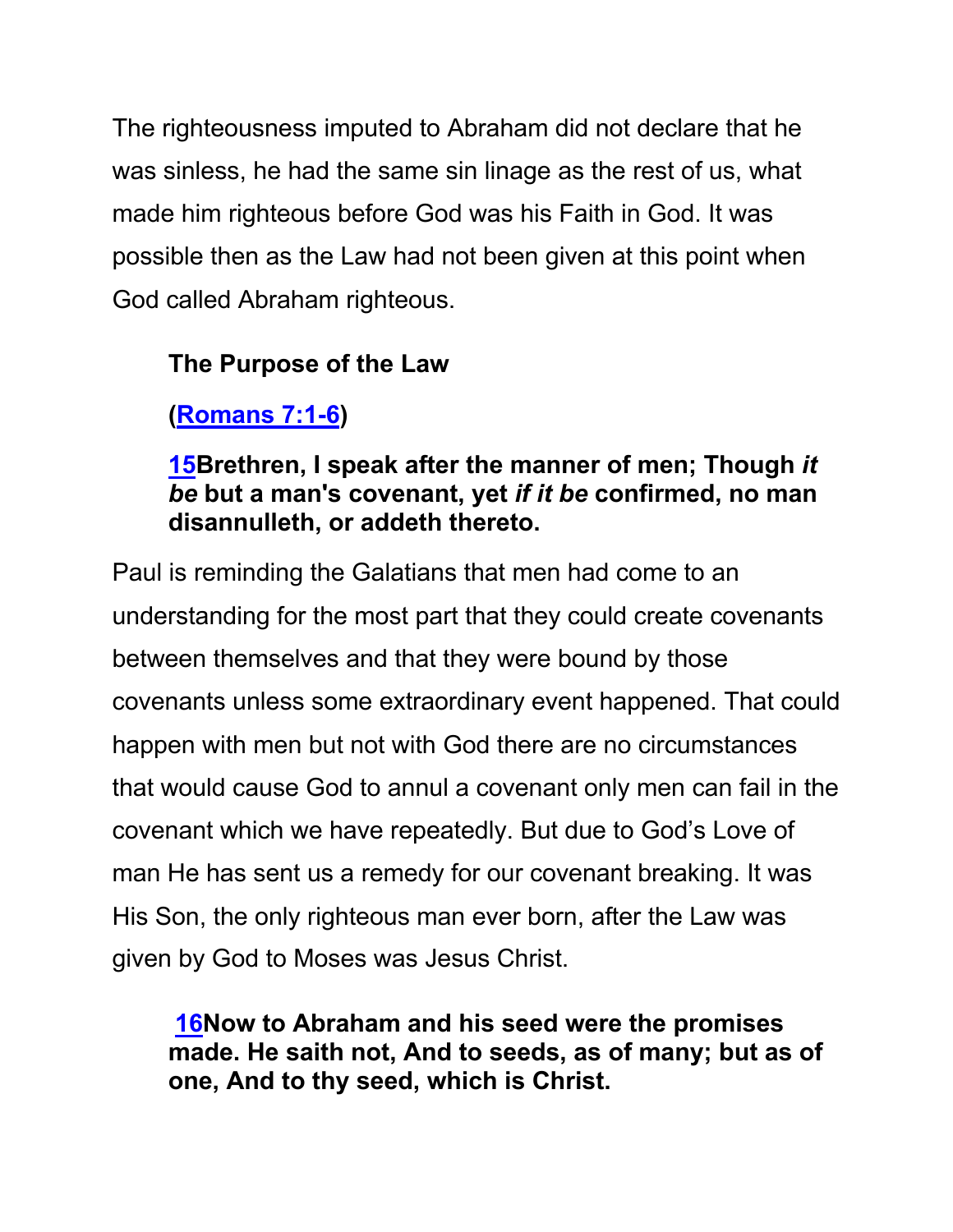Understanding this can be a little tricky as we have to go back to Genesis to determine when it says "seed" what does God mean. Seed is singular so when it says, "Now to Abraham and his seed were the promises made." It is specifying a single seed. Another way to look at this is substituting the word "son" for "seed". Again, that beginning of the verse would read "Now to Abraham and his son were the promises made." We know Abraham had 2 sons, the son of promise and the son of the flesh. When God made the promise (covenant) to Abraham, was God speaking of the Isaac or Ishmael as the promised son? Obviously, it was Isaac.

To further verify that God was speaking of "seed" as a singular individual and not as many let's look at Genesis.

#### *Genesis 3:15 And I will put enmity between thee and the woman, and between thy seed and her seed; it shall bruise thy head, and thou shalt bruise his heel.*

In this verse God was speaking of single entities; the "woman" Eve, would with Adam have several children but God was speaking of a single entity in her progeny; Christ Jesus. He was also speaking of another single entity and enemy of God; Satan.

**17And this I say,** *that* **the covenant, that was confirmed before of God in Christ, the law, which was four hundred and thirty years after, cannot disannul, that it should make the promise of none effect.**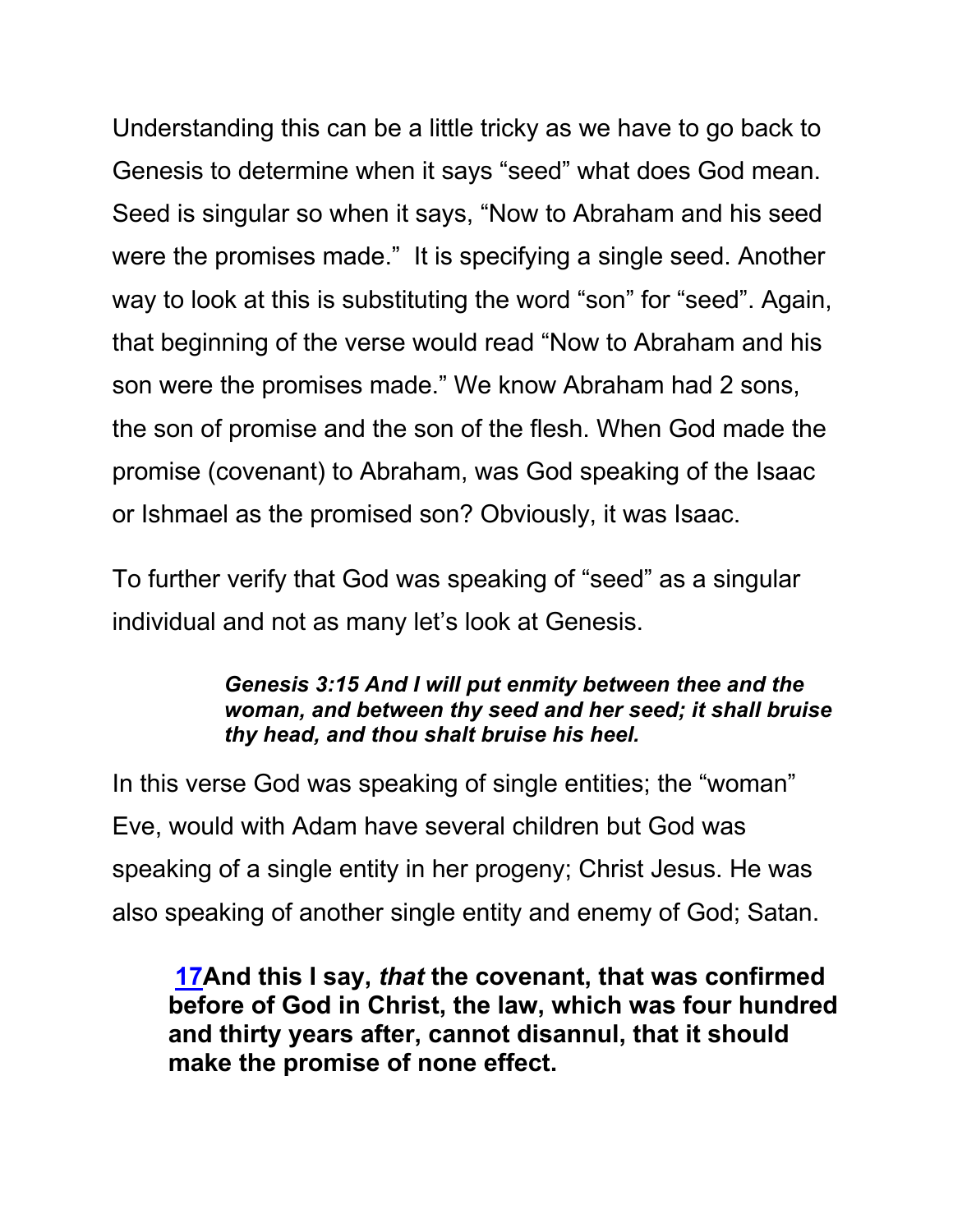This covenant was entered into while Abram was still in Ur. The Law was not given until Israel left Egypt and made its way to Mt Saini where the law was given. Israel sojourned in Egypt for 430 years. Paul's point is that the only way a covenant can be broken is for the parties of the covenant to all agree that it should end. That included God, Jesus and Abram. The Law did not end or break the covenant as none of the "authorizers" of the covenant did so and the Law was separate from the Covenant. The Law was given to Moses and Israel not to Abraham and Isaac. Paul's point is that the Law cannot disannul the Covenant that was between God, Jesus and Abraham.

#### **18For if the inheritance** *be* **of the law,** *it is* **no more of promise: but God gave** *it* **to Abraham by promise.**

The Covenant and the Law are two different things. To be frank I always thought of the Law as the Old Covenant and it is not. The Old Covenant is really the same as the New Covenant it is a promise from God to Abraham that his Son, progeny would bless the entire world.

But why give a Covenant that would bless the entire world and then give a Law that would harness man into bondage to the law?

#### **19Wherefore then** *serveth* **the law? It was added because of transgressions, till the seed should come to**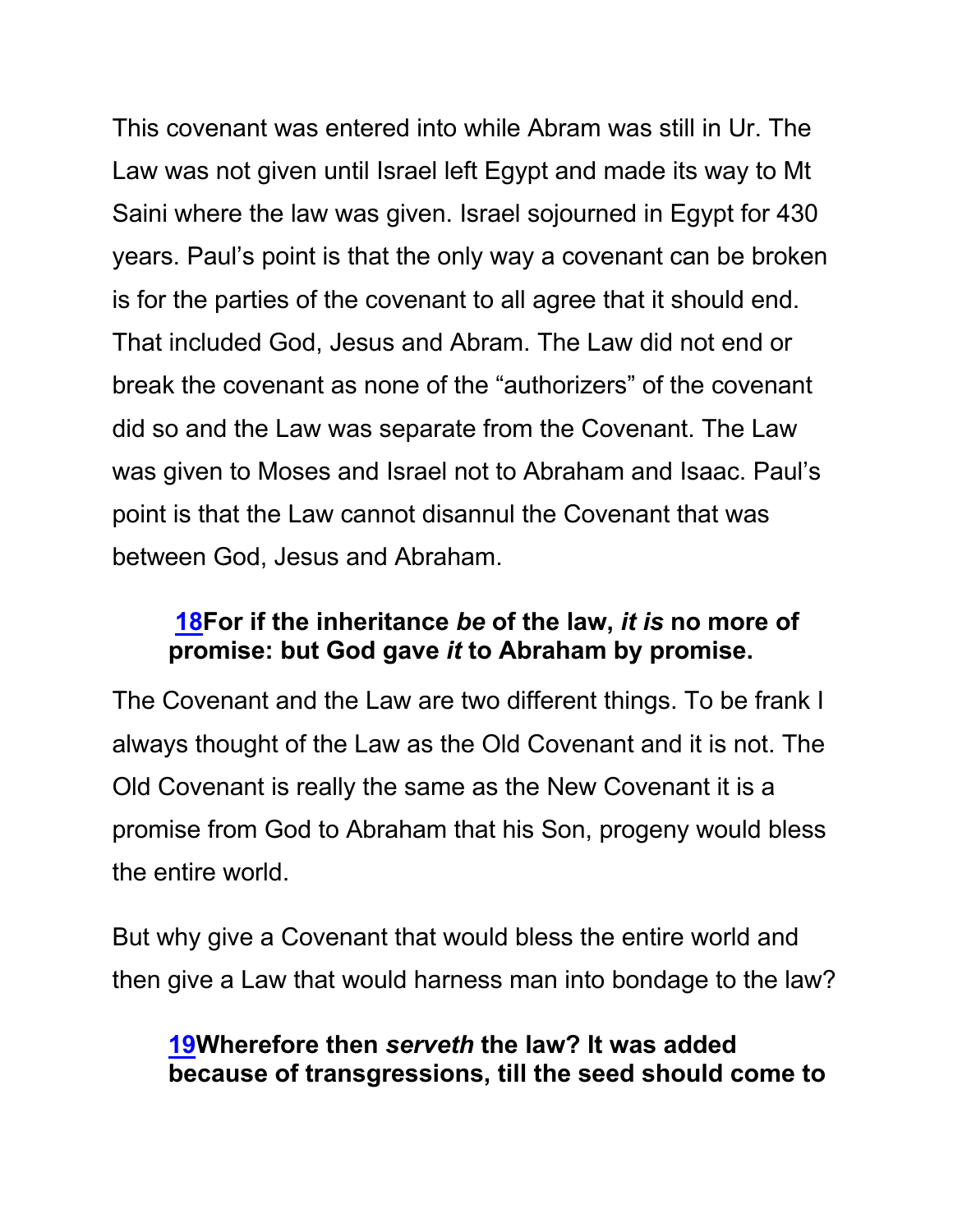### **whom the promise was made;** *and it was* **ordained by angels in the hand of a mediator.**

Remember God had already endured mankind and the sin that they would conjure up; He solved that partially with the flood. But with mankind and the sin nature it was only a short reprieve. Man would soon enough be back at his evil ways; so, God introduced the Law to show man how far short he was from God's Righteousness.

The Law was a type of restraint until the "mediator" Christ would appear on earth.

# **20Now a mediator is not** *a mediator* **of one, but God is one.**

This mediation would take place not one on one with God but this mediator would mediate for all mankind with the One and Only God.

### **21***Is* **the law then against the promises of God? God forbid: for if there had been a law given which could have given life, verily righteousness should have been by the law.**

We know by our own existence that we cannot keep the Law. The Law was not given to provide righteousness it was given to show how far short we as humans are from being righteous. Law does not give life it brings death.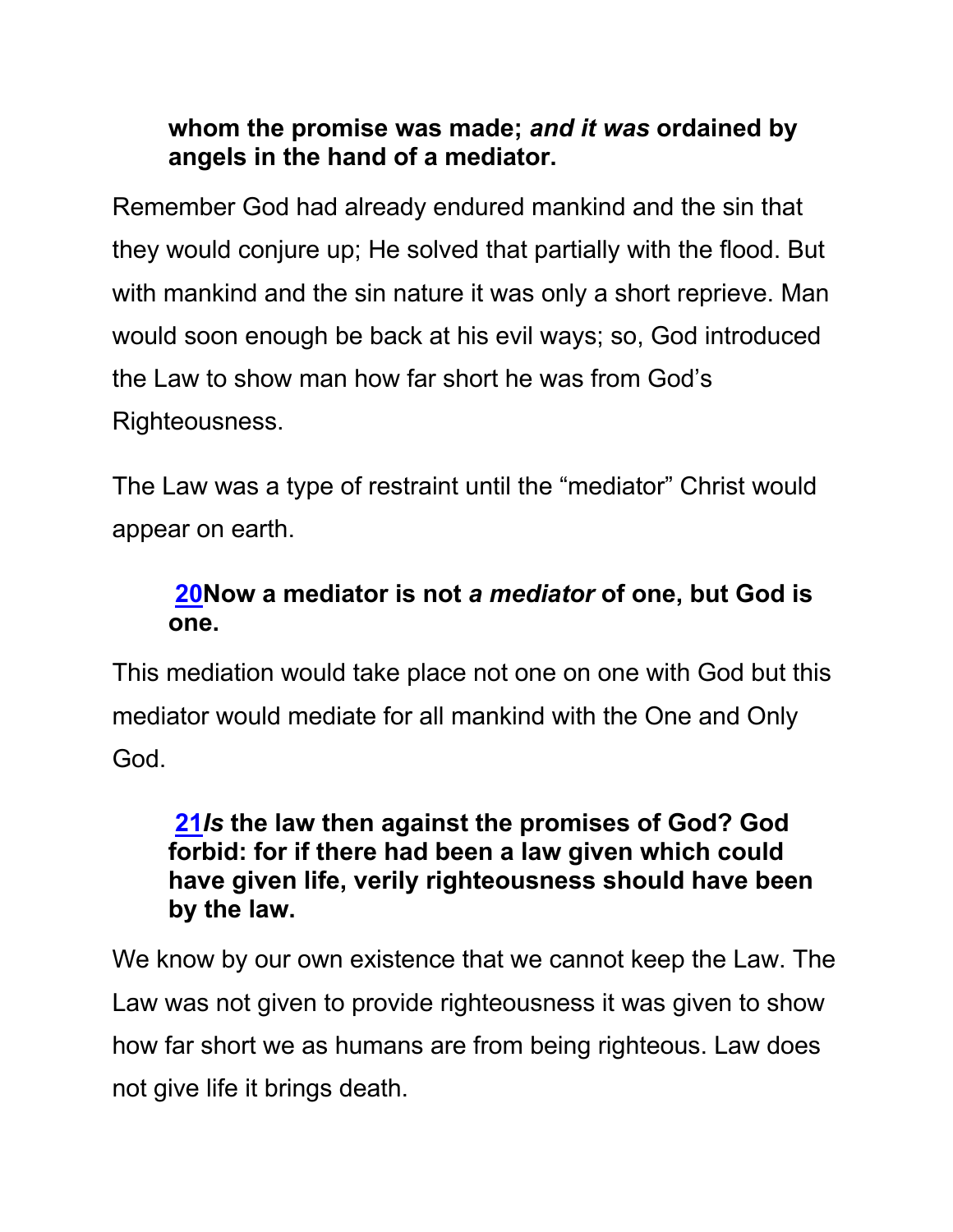#### **22But the scripture hath concluded all under sin, that the promise by faith of Jesus Christ might be given to them that believe.**

The mediation led Christ to the Cross. The sin of man had to be paid for. Our sin, your sin, my sin had to be paid for based on the Law. The Covenant God made with Abraham all those years ago was the promise that God made that through the linage of Abraham a Deliverer would be provided that would not only successfully navigate the Law but fulfill the Covenant that God and Christ made with Abraham, the "Abrahamic Covenant".

**23But before faith came, we were kept under the law, shut up unto the faith which should afterwards be revealed. 24Wherefore the law was our schoolmaster** *to bring us* **unto Christ, that we might be justified by faith. 25But after that faith is come, we are no longer under a schoolmaster.**

So clearly stated how can any Jewish person who has lived under the Law not see this? Paul in speaking to the Galatians could first-hand account for what it was like to live under the Mosaic Law.

As Gentiles we can see it quite easily even though we were never directed to walk in the law of the Jews. Even so, when we saw the Law and saw what we had done and were doing we were convicted by the Law of our own sin. We had no manner of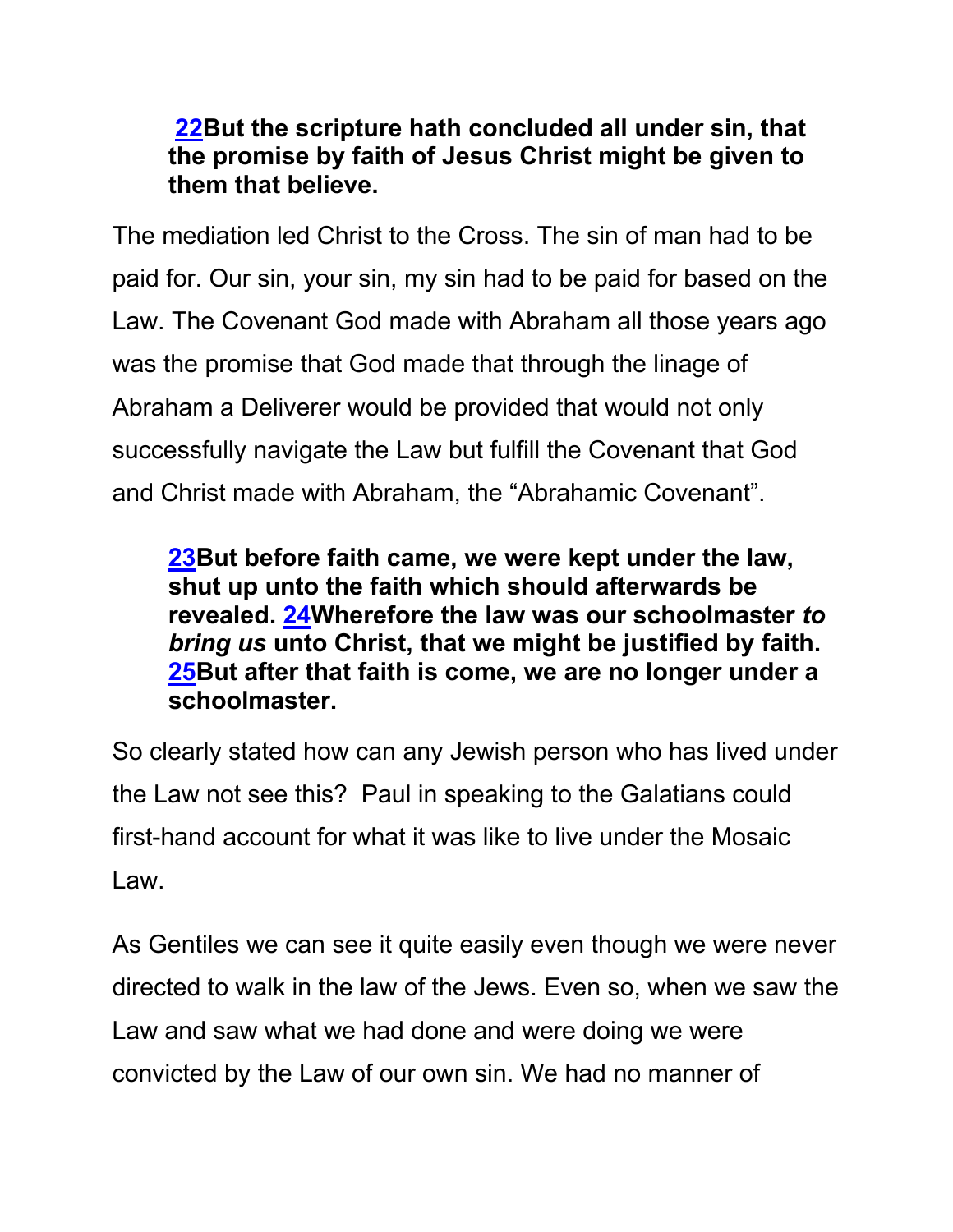solving our sin problem until someone told us about Jesus and the solution He brought to all mankind. How can people not see the simplicity of Christ and His death for us?

Faith changed everything for everyone. It is the same Faith that God found Abraham righteous. Faith has always been there, but sin obscured man's vision. Satan's plan was to make man think that the Law was all there was and that no one could walk in the law so that meant all would die and Satan would win.

God extended to Abraham and to us His Grace, Love and Mercy. Abraham was the first to experience Faith and because there was no law at that time Abrahams Faith was sufficient. Now we know what the Law is, and we find we have no recourse; our lot is death. But wait, God has extended His Grace, Love and Mercy again because His only Son fulfilled the Law, dying on the Cross, raising up from the Dead He defeated Death Satan's trump card and God opened up the Faith channel again to any who would believe.

#### **Sons Through Faith in Christ**

**26For ye are all the children of God by faith in Christ Jesus. 27For as many of you as have been baptized into Christ have put on Christ. 28There is neither Jew nor Greek, there is neither bond nor free, there is neither male nor female: for ye are all one in Christ Jesus.**